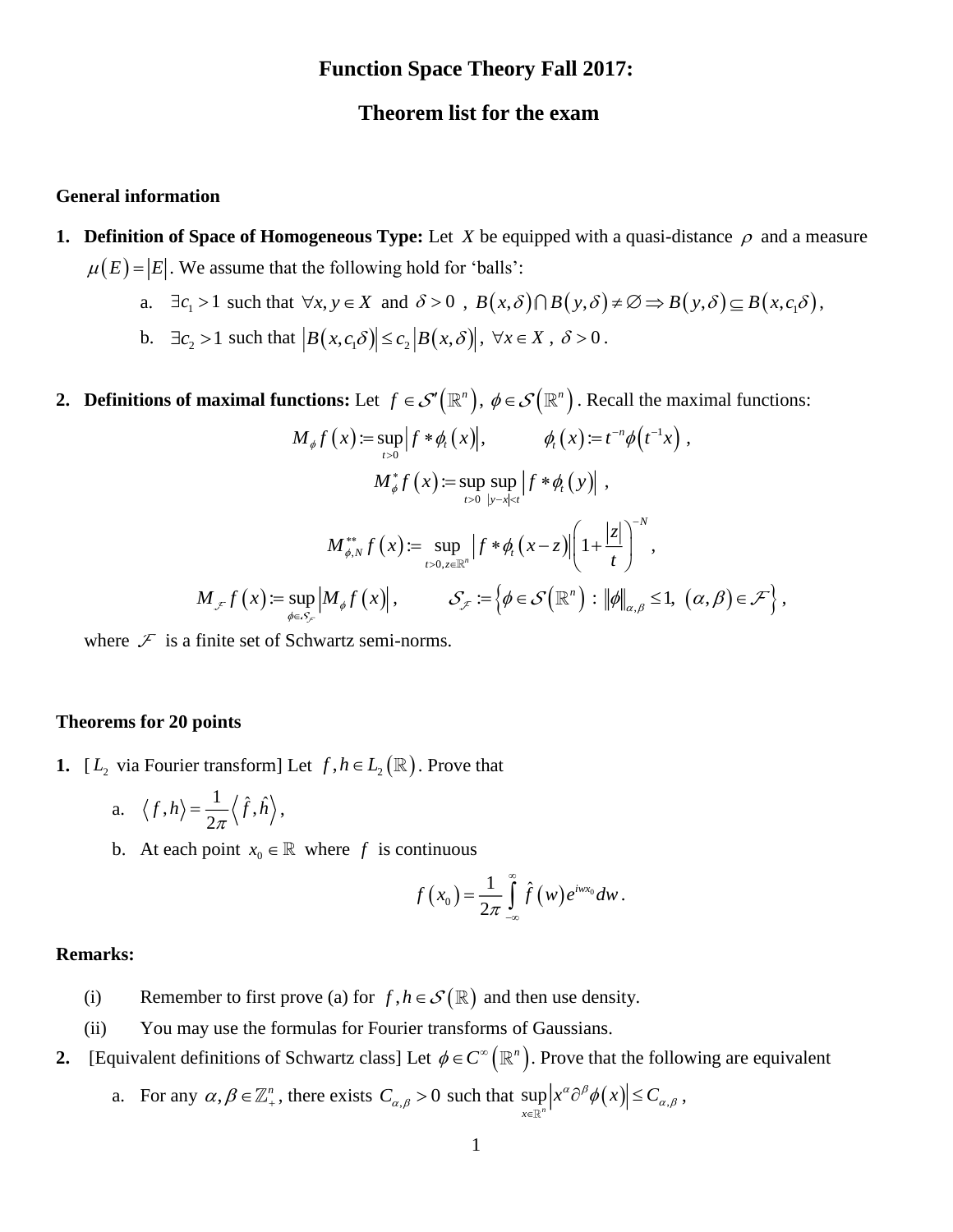- b. For any  $N > 0$  and  $\beta \in \mathbb{Z}_+^n$ , there exists  $C_{N,\beta} > 0$  such that  $|\partial^\beta \phi(x)| \le C_{N,\beta} (1+|x|)^{-N}$  $\partial^{\beta} \phi(x) \leq C_{N,\beta} (1+|x|)^{-N}, \ \forall x \in \mathbb{R}^{n}.$
- **3.** [Vitali covering Lemma] Assume X is a Space of Homogenous type. Prove that there exists a constant  $c > 0$ , such that for any union of finite balls 1 *m*  $\bigcup_{k=1}$  $E = \bigcup_{i=1}^{n} B_i$ , one may select a subset  $\left\{ \tilde{B}_j \right\}_{i=1}^{J}$  $\left. \tilde{B}_j \right|_{j=1}$  of pairwise disjoint balls such that

$$
|E| \leq c \sum_{j=1}^J \left| \tilde{B}_j \right| \; .
$$

**4.** [Equivalence of Maximal Functions I] Prove that for  $\phi \in \mathcal{S}(\mathbb{R}^n)$ ,  $\int \phi = 1$ , and  $N > 0$ , there exist a set of semi-norms  $\mathcal{F}$  and a constant  $c(\phi, N, \mathcal{F}) > 0$ , such that for any  $f \in \mathcal{S}'(\mathbb{R}^n)$ , and  $x \in X$ ,  $M_{\mathscr{F}} f(x) \leq c M_{\phi,N}^{**} f(x)$ .

**Remark:** You may use the result of Theorem 9 below.

**5.** [Equivalence of Besov Spaces] Prove that for any choice  $r \geq \lfloor \alpha \rfloor + 1$ , we get the same Besov space using the semi-norm definition for  $1 \le p \le \infty$ ,  $1 \le q < \infty$ ,

$$
\left|f\right|_{B_q^{\alpha}(L_p)} := \left(\int_0^{\infty} \left(t^{-\alpha} \omega_r\left(f,t\right)_p\right)^q \frac{dt}{t}\right)^{1/q}.
$$

**Remark** You may use the Hardy and Marchaud inequalities.

**6.** [Discrete Besov norm] Define the integral form of the Besov semi-norm (over  $[0,1]$  or  $[0,\infty)$ ). Prove the equivalency with the discrete dyadic form.

#### **Theorems for 30 points**

- **7.** [Interpolation of Weak  $L_p$  spaces] Let  $0 < p < q \le \infty$  and let  $f \in L_{p,\infty}(\Omega) \cap L_{q,\infty}(\Omega)$ . Prove that  $f \in L_r(\Omega)$  for any  $p < r < q$ .
- **8.** [Maximal Theorem] Assume *X* is a Space of Homogenous type. Define for any measurable function  $f: X \to \mathbb{R}$  and point  $x \in X$

$$
Mf(x) := \sup_{\delta>0} \frac{1}{|B(x,\delta)|} \int_{B(x,\delta)} |f(y)| dy.
$$

a. Prove that if  $f \in L_1(X)$ , then  $||Mf||_{L,\infty} := \sup_{\alpha > 0} \alpha | \{ x \in X : |f(x)| > \alpha \} | \le c ||f||_1$  $\sum_{\alpha>0} := \sup_{\alpha>0} \alpha \left| \left\{ x \in X : |f(x)| \geq \alpha \right\} \right|$  $=\sup \alpha |x \in X : |f(x)| > \alpha | \leq c \|f\|.$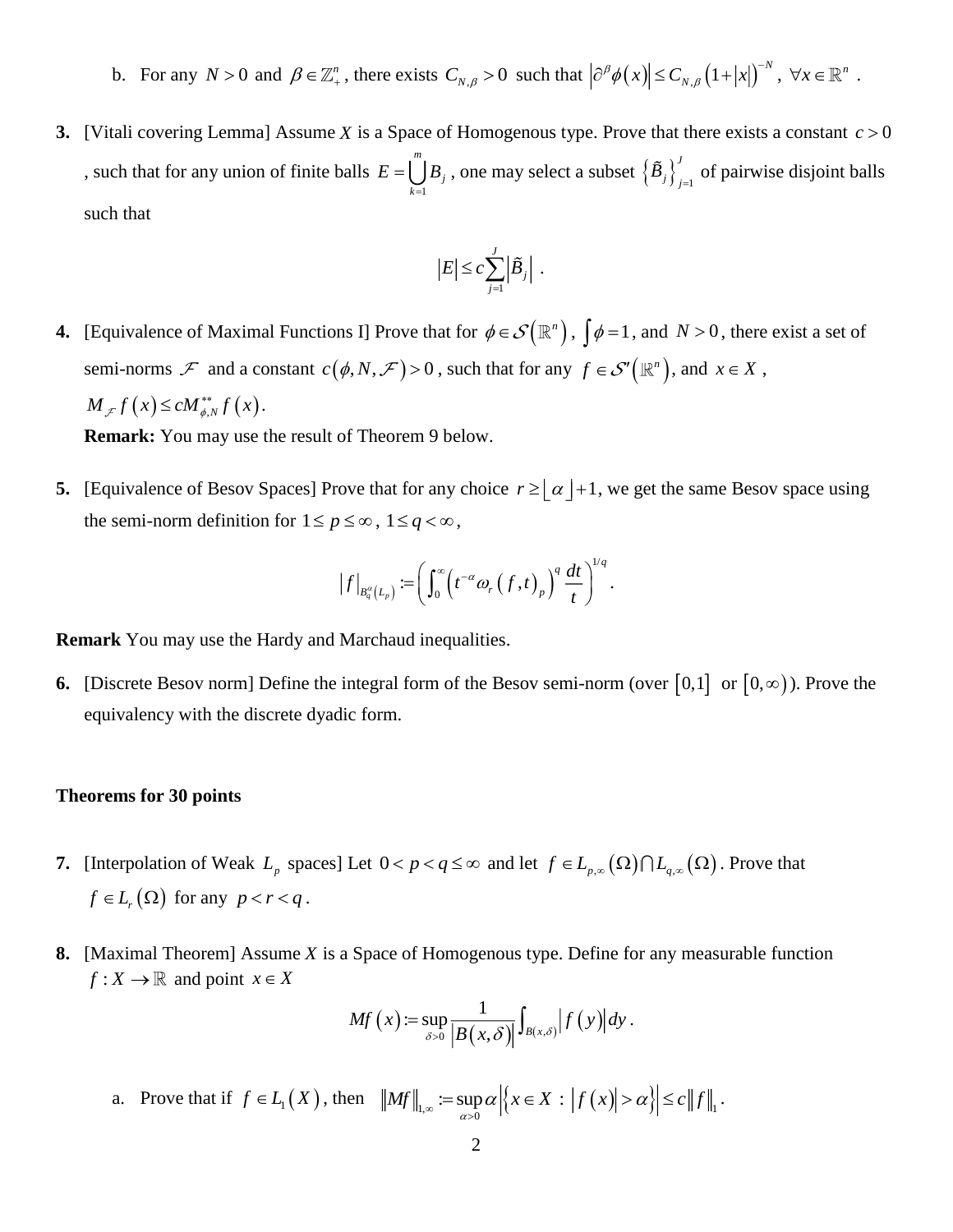b. Prove that if  $f \in L_p(X)$ ,  $1 < p \le \infty$ , then  $||Mf||_p \le c||f||_p$ .

### **Remarks:**

(i) You may use the equality for  $g \in L_p(X)$ ,  $0 < p < \infty$ ,

$$
\|g\|_p^p = p \int_0^\infty \left|\left\{x : \left|g\left(x\right)\right| > \alpha\right\}\right| \alpha^{p-1} d\alpha \,.
$$

- (ii) You may use Vitali's covering lemma.
- **9.** [Representation of Schwartz functions] Let  $\Psi, \Phi \in \mathcal{S}(\mathbb{R}^n)$ ,  $\Psi = \int \Phi = 1$ . Prove there exists a sequence  $\eta_k \in \mathcal{S}$ ,  $k \geq 0$ , such that:

a. 
$$
\Psi = \sum_{k=0}^{\infty} \eta_k * \Phi_{2^{-k}}
$$
, where  $\Phi_t(x) := t^{-n} \Phi(t^{-1}x)$ ,  $x \in \mathbb{R}^n$ .

b. The sequence  $\{\eta_k\}$  decays rapidly, i.e., for any  $\alpha, \beta \in \mathbb{Z}_+^n$  and  $M > 0$ , there exists  $C_{\alpha,\beta}(M) > 0$ , such that  $\sup_{x \in \mathbb{R}^n} |x^{\alpha} \partial^{\beta} \eta_k(x)| \leq C_{\alpha,\beta}(M) 2$ *kM*  $\sup_{x \in \mathbb{R}^n} \left| x^{\alpha} \partial^{\beta} \eta_k(x) \right| \leq C_{\alpha,\beta}(M) 2^{-\alpha}$  $\sup_{x\in\mathbb{R}^n}\left|x^{\alpha}\partial^{\beta}\eta_{k}(x)\right|\leq C_{\alpha,\beta}(M)2^{-kM}.$ 

**10.** [Equivalence of Maximal functions II] Prove that for  $\phi \in \mathcal{S}(\mathbb{R}^n)$ ,  $\int \phi = 1$ , and  $0 < p < \infty$ , there exists a constant  $c > 0$  such that for any  $f \in \mathcal{S}'(\mathbb{R}^n)$ ,  $\left\| M^*_{\phi} f \right\|_p \leq c \left\| M_{\phi} f \right\|_p$ . **Remark:** You may assume  $\left\| M_{\phi}^* f \right\|_p < \infty$ .

**11.** [Atomic Hardy space] Prove that  $H_A^p(\mathbb{R}^n) \subseteq H^p(\mathbb{R}^n)$ ,  $0 < p \le 1$ .

#### **Remarks:**

- (i) First show that for appropriately chosen  $\phi \in S$ , there exists a constant  $c > 0$ , such that for any patom a,  $\left\| M_{\phi} a \right\|_p \leq c$ .
- (ii) You may use the quasi-triangle inequality, i.e. for any  $\{f_k\}$ ,  $f_k \in L_p(\mathbb{R}^n)$ ,  $k \ge 1$ ,

$$
\left\| \sum_j f_j \right\|_p^p \leq \sum_j \left\| f_j \right\|_p^p.
$$

**12.** [Sobolev semi-norm estimates] For any  $0 \leq j < r$ ,  $1 \leq p < \infty$ , there exists a constant  $c > 0$ , such that for any  $\binom{r}{r}$   $\binom{m}{r}$  $f \in W_p^r(\mathbb{R}^n)$  and  $\varepsilon > 0$ 

$$
\left|f\right|_{j,p} \leq c \left(\varepsilon \left|f\right|_{r,p} + \varepsilon^{-j(r-j)} \left\|f\right\|_{p}\right).
$$